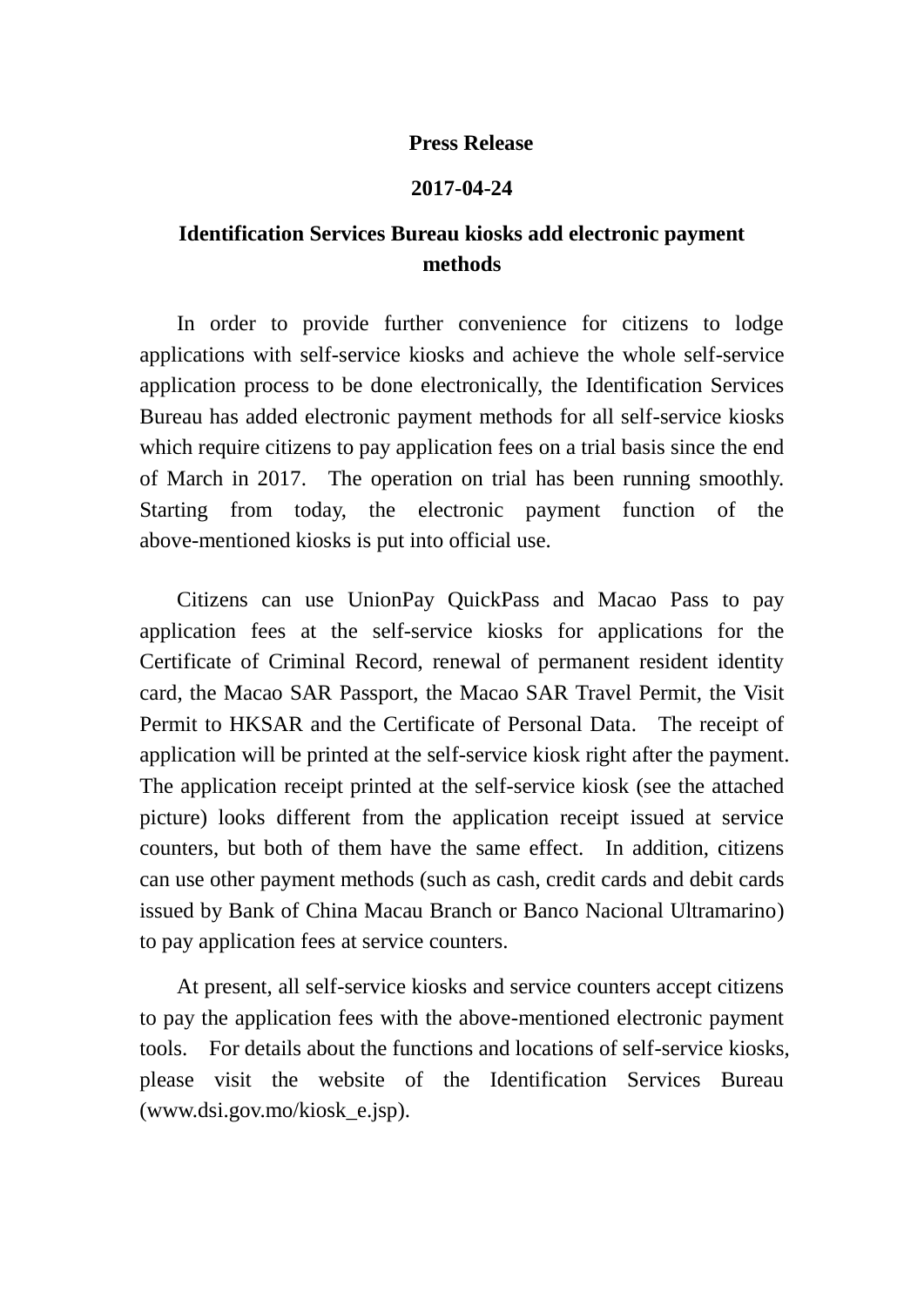| 澳門特別行政區政府<br>Governo da Região Administrativa Especial de Macau<br>身份證明局<br>Direcção dos Serviços de Identificação                                                                                                                                                                                                                                                                                                                                                                                                                                                                                                                  |                        |                                                                                                                                                                                                                                           | 8600112                             |
|-------------------------------------------------------------------------------------------------------------------------------------------------------------------------------------------------------------------------------------------------------------------------------------------------------------------------------------------------------------------------------------------------------------------------------------------------------------------------------------------------------------------------------------------------------------------------------------------------------------------------------------|------------------------|-------------------------------------------------------------------------------------------------------------------------------------------------------------------------------------------------------------------------------------------|-------------------------------------|
| 收入收據<br>RECIBO DE RECEITA ARRECADADA                                                                                                                                                                                                                                                                                                                                                                                                                                                                                                                                                                                                |                        |                                                                                                                                                                                                                                           |                                     |
| 日期 Data<br>2017-03-27<br>蒸收到<br>10012029<br>Recebido de<br>郭 KUOK<br>姓 Apelido:                                                                                                                                                                                                                                                                                                                                                                                                                                                                                                                                                     | 様 本<br>Exemplar        |                                                                                                                                                                                                                                           |                                     |
| 名 Nome: 昌明 CHEONG MENG<br>係屬下列項目者: 1 - 居民身份證 B.I.R.<br>conforme a seguinte conta: 1.2 - 更換 RENOVACÃO                                                                                                                                                                                                                                                                                                                                                                                                                                                                                                                                |                        |                                                                                                                                                                                                                                           | 90.00                               |
| 申請人在領證時須交回原證。如不能將原證交回,須依法繳付額外費用。<br>No acto de levantamento do novo BIR; o requerente deve devolver o BIR.                                                                                                                                                                                                                                                                                                                                                                                                                                                                                                                          |                        |                                                                                                                                                                                                                                           |                                     |
| 自助服務機 Quiosque de auto-serviço<br>预期取證日期 Data prevista de entrega: 2017-04-20                                                                                                                                                                                                                                                                                                                                                                                                                                                                                                                                                       | <b>KCP SelfKiosk05</b> | 交易時間<br>Data de transacção<br>澳門通卡號<br>0200102094<br>N.º do MACAUpass<br>缴费方式<br>Meio de pagamento<br>總計(澳門幣)<br>90.00                                                                                                                    | 2017-03-27 15:04:35<br>澳門通MACAUpass |
| 身份證明局 DSI - 第一式 Modelo RRA01-RRA                                                                                                                                                                                                                                                                                                                                                                                                                                                                                                                                                                                                    |                        | Total (MOP)                                                                                                                                                                                                                               |                                     |
| 如申請人或法定代理人不能親自前來本局取證,請填寫以下授權書並對上申請人或法定代理人的身份證明文件副本,受托人須<br>出示身份證明文件正本(在領取新的旅行證件時,如原旅行證件仍有效,須交回本局註銷:在領取新的身份證時,如持有原身<br>份證。須交回本局註鋳。)                                                                                                                                                                                                                                                                                                                                                                                                                                                                                                  |                        |                                                                                                                                                                                                                                           |                                     |
| Caso o requerente ou o seu representante legal esteja impedido de vir levantar o documento requerido, favor de<br>preencher a seguinte procuração, juntando a cópia do documento de identificação do requerente ou do representante<br>legal, devendo o mandatário exibir o original do seu documento de identificação (no levantamento do novo documento<br>de viagem, se a validade do documento de viagem anterior ainda não mostrou caducada, deve develvê-lo a DSI para<br>efeitos de cancelamento/ caso o BIR anterior ainda está na posse do seu titular, no levantamento do novo BIR deve<br>devolver o BIR anterior à DSL) |                        |                                                                                                                                                                                                                                           |                                     |
| 本人(申請人或法定代理人)委托 ________                                                                                                                                                                                                                                                                                                                                                                                                                                                                                                                                                                                                            |                        | (受托人姓名)代铜證件。                                                                                                                                                                                                                              |                                     |
| Eu (nome do requerente ou representante legal) delego poderes a<br>(nome do mandatário) para em meu nome levantar o documento requerido.                                                                                                                                                                                                                                                                                                                                                                                                                                                                                            |                        |                                                                                                                                                                                                                                           |                                     |
| 公眾接待大顧 - 南灣大馬路 804 號中華廣場一樓 (八角亭斜對面)<br>Sala de atendimento - 1º andar do Edificio China Plaza, sito na Avenida da Praia Grande, nº 804. Linha de informação tel. : 2837-0777<br>領游時間:星期一至五,上午9時至下午6時。                                                                                                                                                                                                                                                                                                                                                                                                                               |                        | 申請人或法定代理人簽名(按身份證式樣)或右食指指模<br>Assinatura ou impressão digital do indicador direito do requrente ou<br>representante legal (Assinatura conforme o BIR)<br>Horário de levantamento: das 2 <sup>2</sup> às 6 <sup>2</sup> , das 9H00 às 18H00 | 服務熟練: 2837-0777                     |
|                                                                                                                                                                                                                                                                                                                                                                                                                                                                                                                                                                                                                                     |                        |                                                                                                                                                                                                                                           |                                     |

Application receipt issued by the self-service kiosk